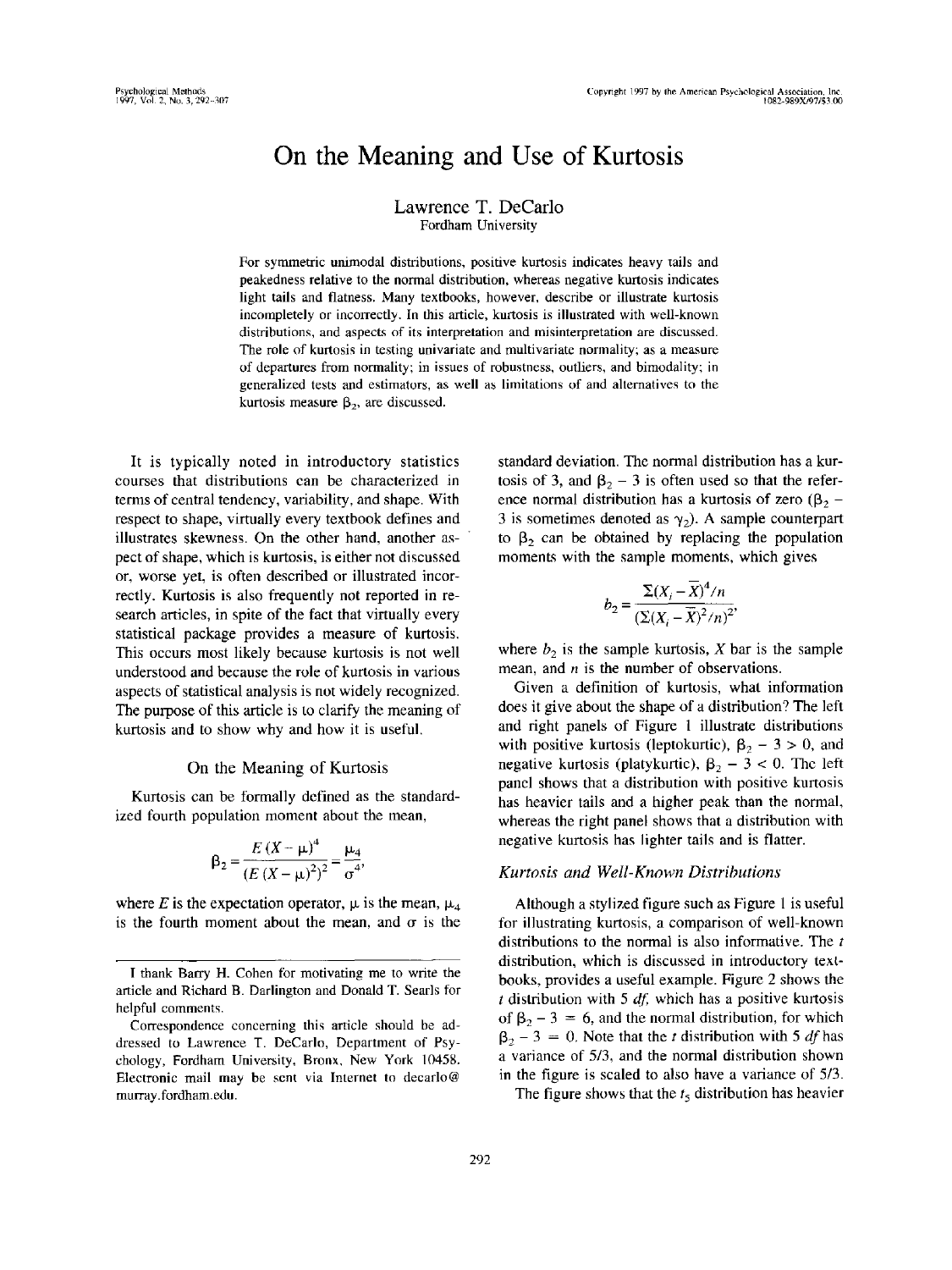

*Figure 1.* An illustration of kurtosis. The dotted lines show normal distributions, whereas the solid lines show distributions with positive kurtosis (left panel) and negative kurtosis (right panel).

tails and a higher peak than the normal. It is informative to note in introductory courses that, because of the heavier tails of the  $t$  distribution, the critical values for the  $t$  test are larger than those for the  $z$  test and approach those of the  $z$  as the sample size increases (and the  $t$  approaches the normal). Also note that the  $t<sub>5</sub>$  distribution crosses the normal twice on each side of the mean, that is, the density shows a pattern of higher-lower-higher on each side, which is a common characteristic of distributions with excess kurtosis.

With respect to negative kurtosis, a simple example is the continuous uniform (rectangular) distribution, for which  $\beta_2 - 3 = -1.2$ . Figure 3 shows the uniform distribution and the normal distribution, both with a variance of unity (the range for the uniform distribution is  $\pm \sqrt{3}$ . The figure shows that, relative to the normal, the uniform distribution has light tails, a flat center, and heavy shoulders. Also note that the uniform density, like that for the  $t$ , crosses the normal twice on each side of the mean.

Other examples of symmetric distributions with positive kurtosis are the logistic distribution, for which  $\beta_2 - 3 = 1.2$ , and the Laplace (double exponential) distribution, for which  $\beta_2 - 3 = 3$ ; the logistic distribution has been used in psychology in signal detection theory and in item response theory, for example, whereas the Laplace has been used in vision research and in mathematical psychology. The symmetric binomial distribution with  $p = .5$  offers an interesting example of a distribution with negative kurtosis:  $\beta_2$  - 3 is negative, with a maximum of -2 for the two-point binomial  $(n = 1)$ , and approaches zero as the index  *increases (and the distribution ap*proaches the normal).

## *Kurtosis and Density Crossings*

Figures 2 and 3 show a basic characteristic of distributions with excess kurtosis: The densities cross the normal twice on each side of the mean. Balanda and MacGillivray (1988) referred to standardized densities that cross twice as satisfying the Dyson-Finucan condition, after Dyson (1943) and Finucan (1964), who showed that the pattern of density crossings is often associated with excess kurtosis.



*Figure 2.* The t distribution with 5 *df* (solid curve) and the normal distribution (dotted curve), both with a variance of 5/3.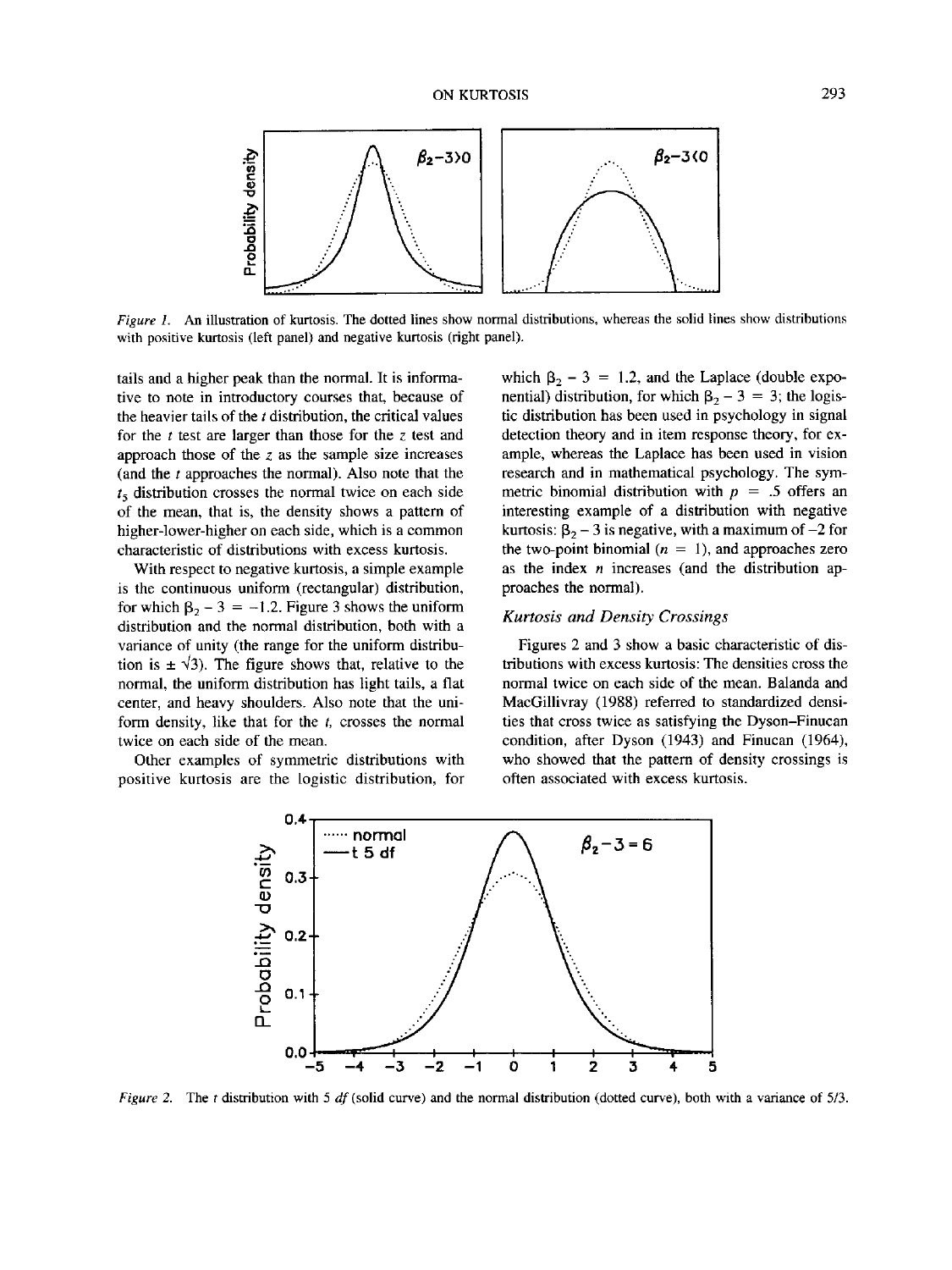

*Figure 3.* The uniform distribution and the normal distribution, both with a variance of unity.

#### *A Simplified Explanation of Kurtosis*

Why are tailedness and peakedness both components of kurtosis? It is basically because kurtosis represents a movement of mass that does not affect the variance. Consider the case of positive kurtosis, where heavier tails are often accompanied by a higher peak. Note that if mass is simply moved from the shoulders of a distribution to its tails, then the variance will also be larger. To leave the variance unchanged, one must also move mass from the shoulders to the center, which gives a compensating decrease in the variance and a peak. For negative kurtosis, the variance will be unchanged if mass is moved from the tails and center of the distribution to its shoulders, thus resulting in light tails and flatness. A similar explanation of kurtosis has been given by several authors (e.g., Balanda & MacGillivray, 1988; Ruppert, 1987). Balanda and MacGillivray noted that the definition of kurtosis is "necessarily vague" because the movement of mass can be formalized in more than one way (such as where the shoulders are located, p. 116).

The above explanation divides the distribution into tails, shoulders, and center, where for  $\beta_2$  the shoulders are located at  $\mu \pm \sigma$ , as noted by Darlington (1970) and Moors (1986). It should be recognized that although tailedness and peakedness are often both components of kurtosis, kurtosis can also reflect the effect of primarily one of these components, such as heavy tails (which gives rise to some of the limitations discussed below). Thus, for symmetric distributions, positive kurtosis indicates an excess in either the tails, the center, or both, whereas negative kurtosis indicates a lightness in the tails or center or both (an excess in the shoulders). An approach by means of influence functions, discussed below, shows that kurtosis primarily reflects the tails, with the center having a smaller influence.

## On Some Common Misconceptions Concerning Kurtosis

Further insight into kurtosis can be gained by examining some misconceptions about it that appear in a number of textbooks, ranging from those used in introductory courses to those used in advanced graduate courses. Three common errors are that (a) kurtosis is defined solely in terms of peakedness, with no mention of the importance of the tails; (b) the relation between the peak and tails of a distribution with excess kurtosis is described or illustrated incorrectly; and (c) descriptions and illustrations of kurtosis fail to distinguish between kurtosis and the variance.

## *An Old Error Revisited: Kurtosis As Simply Peakedness*

Many textbooks describe kurtosis as simply indicating peakedness (positive kurtosis) or flatness (negative kurtosis), with no mention of the importance of the tails. Kaplansky (1945) referred to the tendency to describe kurtosis in terms of peakedness alone as a "common error," apparently made in statistics textbooks of the 1940s. As counterexamples to this notion, Kaplansky gave density functions for a distribution with positive kurtosis but a lower peak than the normal, and a distribution with negative kurtosis but a higher peak than the normal. The counterexamples illustrate why the definition of kurtosis solely in terms of peakedness or flatness can be misleading. Unfortunately, the error noted by Kaplansky (1945) and others still appears in a number of textbooks.

It is interesting to note that Kaplansky's (1945) two counterexamples to kurtosis as peakedness alone do not satisfy the Dyson-Finucan condition, because the distributions cross the normal more than twice on each side of the mean. As noted by Balanda and Mac-Gillivray (1988), "If distributions cross more than the required minimum number of times, the value of  $\beta_2$ cannot be predicted without more information. It is the failure to recognize this that causes most of the mistakes and problems in interpreting  $\beta_2$ " (p. 113).

# *A Recent Error: On Tailedness and Peakedness*

Although the above error persists, many textbooks now correctly recognize that tailedness and peakedness are both components of kurtosis. However, and somewhat surprisingly, the description of the tails is often incorrect. In particular, a number of textbooks, ranging from introductory to advanced graduate texts, describe positive kurtosis as indicating peakedness and light (rather than heavy) tails and negative kur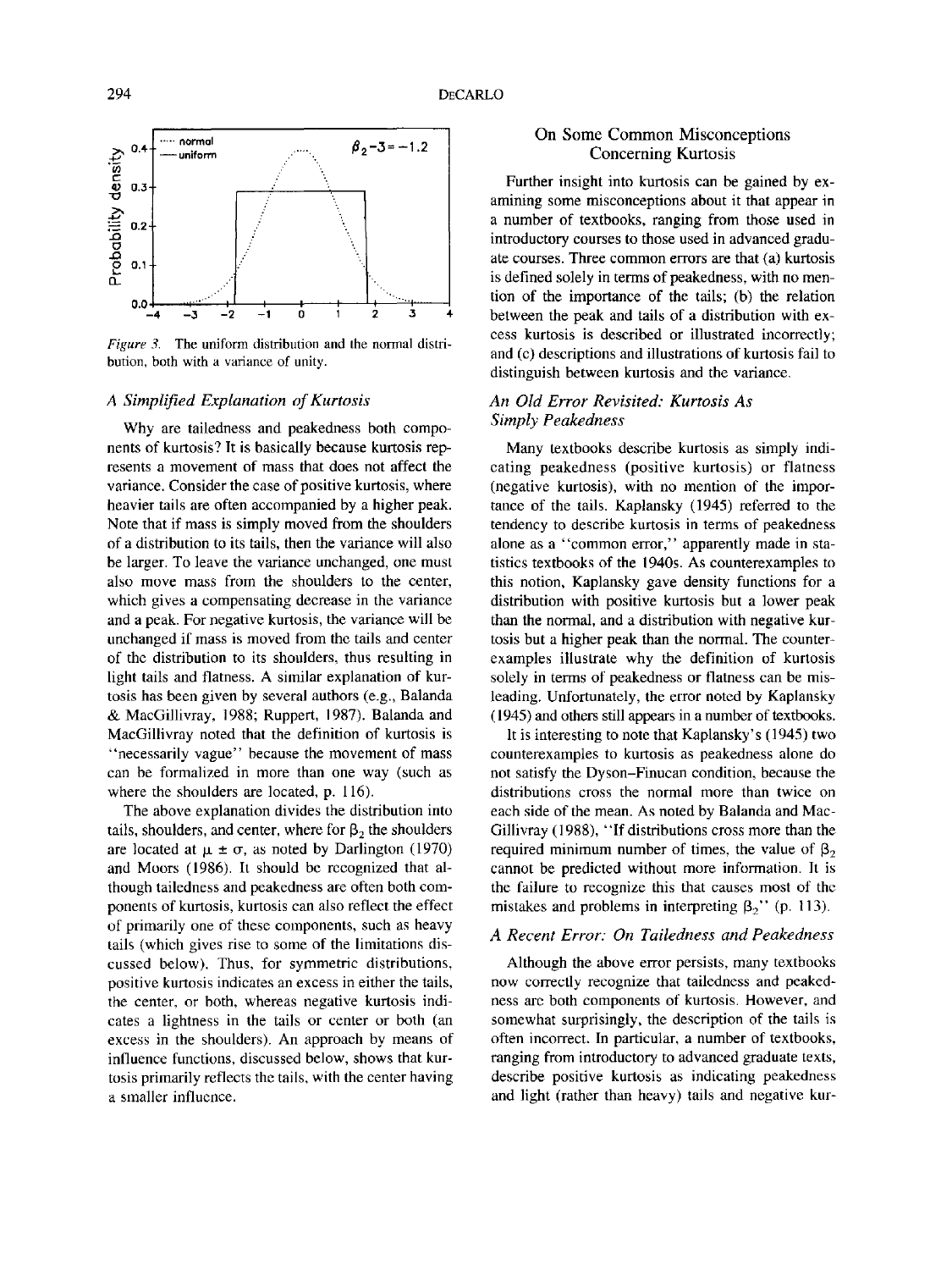tosis as indicating flatness and heavy (rather than light) tails (e.g., Bollen, 1989; Howell, 1992; Kirk, 1990; Tabachnick & Fidell, 1996). This is a serious error, because it leads to conclusions about the tails that are exactly the opposite of what they should be.

## *Kurtosis and the Variance*

Another difficulty is that a number of textbooks do not distinguish between kurtosis and the variance. For example, positive and negative kurtosis are sometimes described as indicating large or small variance, respectively. Note, however, that the kurtosis measure  $\beta_2$  is scaled with respect to the variance, so it is not affected by it (it is scale free). Kurtosis reflects the shape of a distribution apart from the variance.

A related problem is that many textbooks use distributions with considerably different variances to illustrate kurtosis. This is apparently another old yet persistent problem; Finucan (1964), for example, noted that it appeared in statistics textbooks over 30 years ago:

But a falsely simplified version of this as "peakedness" has unfortunately gained some currency and has even misled some elementary texts into presenting two curves of markedly unequal variances (e.g., intersecting only once on each side of the mean) as their example of a difference in kurtosis. (p. 112)

This is exactly the error made in more recent textbooks.

For the purpose of illustrating the shape of a distribution relative to the normal, as measured by  $\beta_2$ , the distributions should be scaled to have equal variances, as in Figures 2 and 3. Otherwise, any difference in the appearance of the distributions will not simply reflect a difference in kurtosis, but will also reflect the difference in variance. This is illustrated by Figure 4, which shows three normal distributions with variances of 0.5, 1, and 2. Relative to the standard normal ( $\sigma^2 = 1$ ), the distribution with smaller variance  $(\sigma^2 = 0.5)$  appears to have a higher peak and lighter tails, whereas the distribution with larger variance ( $\sigma^2 = 2$ ) appears flatter with heavier tails, which matches the incorrect descriptions and illustrations of kurtosis that are commonly given (note that the distributions also cross only once on each side of the mean). However, the three distributions are all normal, so they have exactly the same shape and kurtoses of  $\beta_2$  - 3 = 0; the differences shown in Figure 4 simply reflect the difference in variance, not kurtosis.

Figure 4 is also relevant to the illustration of the  $t$ distribution with varying degrees of freedom that is given in many textbooks. The typical illustration shows that, as the degrees of freedom decrease, the  $t$ distribution appears flatter with heavier tails than the normal, and it is often described in this way. However, the  $t$  is actually more peaked than the normal, as Figure 2 shows (for  $df = 5$ ); the apparent flatness in textbook illustrations arises because of the larger variance of the  $t$  as the degrees of freedom decrease (the variance is  $df/df - 2$  for  $df > 2$ ). In fact, Horn's (1983) measure of peakedness, noted below, suggests that, contrary to becoming flatter, the  $t$  distribution becomes more peaked as the degrees of freedom decrease (and the tails are heavier).

## On the Use of Kurtosis

As taught in introductory courses, a basic goal of statistics is to organize and summarize data, and the mean and variance are introduced as summary mea-



*Figure 4.* Three normal distributions with variances  $(\sigma^2)$  of 0.5, 1, and 2.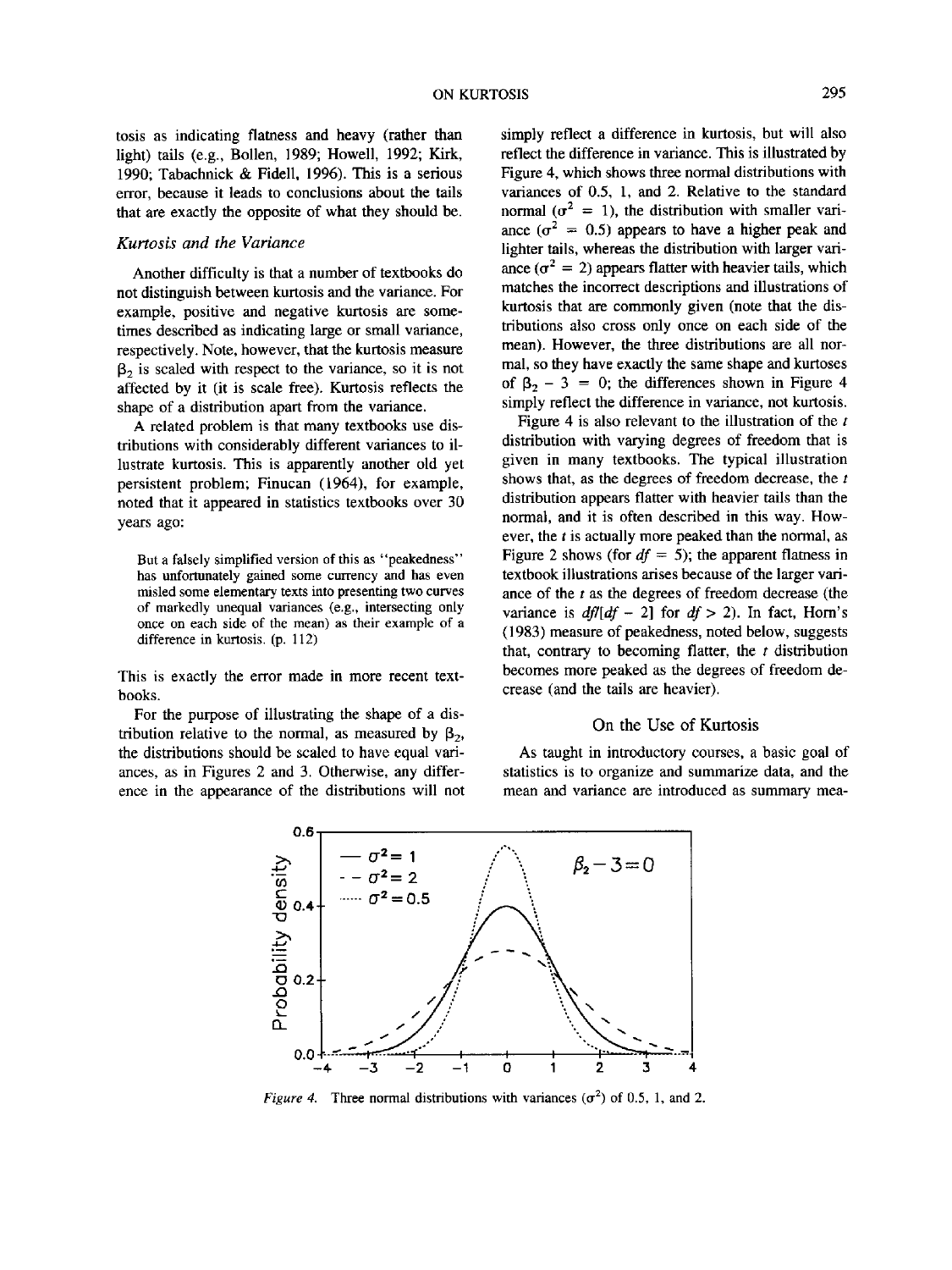sures of the location and variability of a distribution. Similarly, skew and kurtosis provide summary information about the shape of a distribution. Although there are limitations to  $\beta_2$  as a measure of kurtosis, as discussed below, the concepts of kurtosis, tail weight, and peakedness of a distribution "nevertheless play an important role in both descriptive and inferential statistics" (Balanda & MacGillivray, 1988, p. 114). Some of these roles are examined in this section.

First considered are uses of kurtosis that are practical and research oriented, followed by uses that are more conceptual and teaching oriented. From a practical perspective, the kurtosis and skewness statistics provided by virtually every statistical package provide information about shape that researchers should consider (and report), and tests based on these (or related) statistics have been shown to have excellent properties. Kurtosis is also relevant to issues of robustness, outliers, and modified tests and estimators, each of which is discussed in turn (also see Hopkins & Weeks, 1990; Jobson, 1991). At a more conceptual level, the simplified view of kurtosis given above serves to introduce the concepts of tails, center, and shoulders of a distribution, and these in turn are useful for a discussion of limitations of the measure  $\beta_2$ , alternatives to  $\beta_2$ , nonnormal distributions, and different approaches to formalizing the concept of kurtosis, as addressed in the last sections of this article.

#### *Kurtosis and Normality*

Part of a complete statistical analysis is an assessment of assumptions, including any distributional assumptions. When using normal theory methods, therefore, the assumption of normality should be checked. Other reasons for assessing normality are because departures from normality can affect tests and confidence intervals based on normal theory methods, and because the reduction of multivariate data to covariance matrices may overlook important aspects of the data; robustness and multivariate normality are discussed below.

*Univariate normality.* The use of the kurtosis statistic  $b_2$ , together with the skewness statistic  ${\forall} b_1$ , to assess normality has a long history in statistics, which was reviewed by D'Agostino (1986). The skewness statistic  ${\forall} b_1$ , like the kurtosis statistic  $b_2$ , is obtained from the sample moments as

$$
\sqrt{b_1} = \frac{\sum (X_i - \overline{X})^3/n}{\left(\sum (X_i - \overline{X})^2/n\right)^{3/2}}
$$

and indicates departures from symmetry.

Although tests based on the kurtosis and skewness statistics have been shown to have excellent properties for detecting departures from normality, D'Agostino, Belanger, and D'Agostino Jr. (1990) have noted that the results "have not been disseminated very well" (p. 316). In particular, studies have shown that tests based on the kurtosis and skewness statistics  $b_2$  and  $\sqrt{b_1}$  have good power properties, and D'Agostino et al. (1990) recommended their use for sample sizes as small as nine. In addition, the statistics provide information about the type and magnitude of departures from normality. Thus, the recommended strategy for assessing normality is to use tests and measures of skew and kurtosis in conjunction with omnibus tests, such as the Shapiro-Wilk test and the D' Agostino and Pearson (1973)  $K^2$  test, both of which have good power properties, and graphical checks, such as normal probability plots.

With respect to software, the Shapiro-Wilk test and various plots (e.g., normal probability, quantilequantile) are provided by many packages, such as SAS (SAS Institute, 1989) and SPSS (SPSS Inc., 1994). The skewness and kurtosis tests and the omnibus test  $K^2$  can be obtained in SAS by using the macro given in D'Agostino et al. (1990) or in SPSS by using the macro given in the appendix of this article.

*Multivariate normality.* The multivariate normal distribution has several simplifying properties, one of which is that it is completely defined by the first two moments, which is important to the many multivariate methods that use a covariance matrix as input. The multivariate normal distribution plays a central role in multivariate methods because of this property and others (e.g., the marginals of multivariate normal random variables are also normal). Multivariate normality is a stronger assumption than univariate normality, and, just as for univariate normality, it should be checked; Cox and Wermuth (1994) noted a number of reasons for testing multivariate normality.

A first step in assessing multivariate normality is to separately test each variable for univariate normality, because univariate normality is a necessary condition for multivariate normality. This can be done by using plots and the skew, kurtosis, and omnibus tests noted above. Because several tests are performed, a Bonferroni correction can be used to control the Type I error rate (using  $\alpha/p$ , where  $\alpha$  is the desired experimentwise error rate and  $p$  is the number of variables).

Although univariate normality is a necessary condition for multivariate normality, it is not sufficient,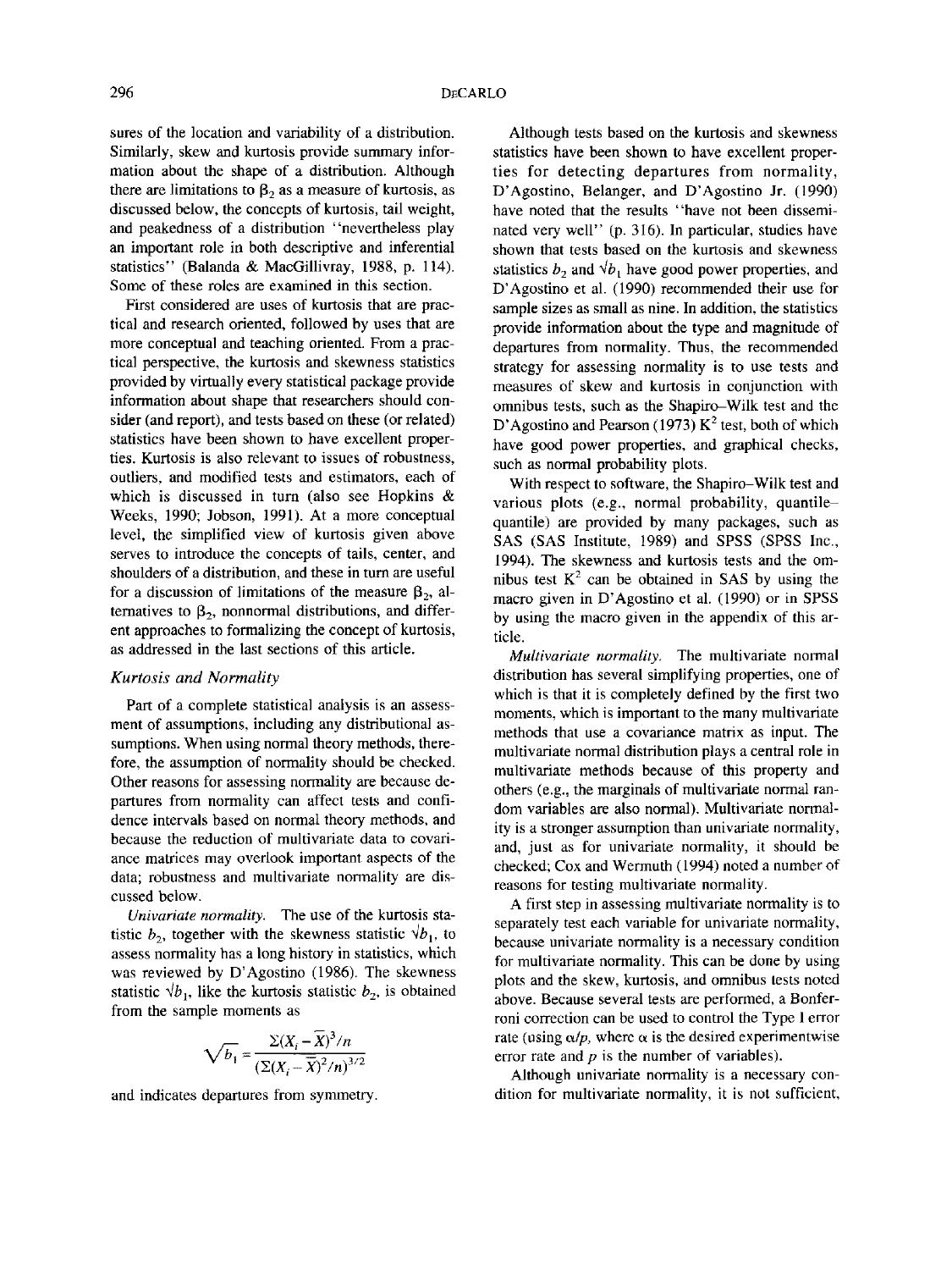which means that a nonnormal multivariate distribution can have normal marginals. So if univariate normality is not rejected, then the next step is to check for multivariate normality. Looney (1995) discussed an interesting example (Royston's hematology data) where, after transforming some of the variables, univariate tests do not indicate departures from normality for the marginal distributions, but multivariate tests indicate departures from multivariate normality.

Multivariate normality can be assessed by again using both formal and informal tools. For example, many textbooks discuss a graphical check of multivariate normality that is based on the squared Mahalanobis distances (e.g., Gnanadesikan, 1977; Jobson, 1992; Johnson & Wichern, 1988; Stevens, 1996; Tabachnick & Fidell, 1996). With respect to tests, Looney (1995) has recently discussed several multivariate tests that are based on the skew, kurtosis, and Shapiro-Wilk statistics; several tests are used because the different tests are sensitive to different types of departures from multivariate normality. SAS macros and FORTRAN routines are available to perform the tests (see Looney, 1995), and the SPSS macro in the appendix gives several multivariate tests of normality as well as a plot of the squared Mahalanobis distances. In addition, Cox and Wermuth (1994) discussed testing multivariate normality by using regression tests of linearity, which can easily be performed using standard software.

*Robustness.* This section notes that distributional shape is relevant to issues of robustness (e.g., see E. S. Pearson & Please, 1975) and to decisions about robust alternatives.

The frequent finding of departures from normality for many psychological variables (see Micceri, 1989) has led to interest in the robustness of various tests and estimators. Robustness has been investigated in sampling (Monte Carlo) studies by examining the effects of specific types of departures from normality; for example, symmetric distributions with heavy tails, such as the Laplace, Cauchy, and contaminated normal, are commonly used. Sampling studies and theoretical considerations (such as approximations of moments) have together shown that shape has a different effect on different tests and estimators. For example, a general finding for univariate and multivariate data is that tests of means appear to be affected by skew more than kurtosis, whereas tests of variances and covariances are affected by kurtosis more than skew (e.g., Jobson, 1991, p. 55; Mardia, Kent, & Bibby, 1979, p. 149). So, knowledge about expected types of

departures from normality for a variable is relevant; this knowledge may come from prior research experience with the variable(s), from theoretical considerations, or both. For example, reaction time distributions tend to be positively skewed with a heavy tail, as shown by extensive research, and examples of nonnormal distributions arising from theory can be found in mathematical psychology (e.g., Luce, 1986).

A specific example is that it has long been recognized that kurtosis can have a large effect on tests of equality of variances (see Box, 1953; E. S. Pearson, 1931; Rivest, 1986). In response, robust tests, such as Levene's (1960) test (one version of which is given by the EXAMINE procedure of SPSS), have been developed. Note that shape is also relevant to Levene's test (and others; see Algina, Olejnik, & Ocanto, 1989) in that Brown and Forsythe (1974) found that different versions of the test appear to perform better, depending on whether the distribution is symmetric with heavy tails, in which case the trimmed mean can be used in place of the mean, or asymmetric, in which case the median can be used in place of the mean.

Kurtosis can also affect tests of equality of covariance matrices (e.g., Layard, 1974). More generally, the effect of kurtosis on analyses based on covariance matrices has received extensive attention in structural equation modeling, which is widely used in psychology (see Tremblay & Gardner, 1996). Browne (1982, 1984), for example, noted that kurtosis can have a large effect on significance tests and standard errors of parameter estimates, and measures of univariate and multivariate kurtosis are now included in most software for structural equation modeling. If kurtosis is thought to be a problem, a number of alternative (and possibly more robust) tests and estimators are available (see Hu, Bentler, & Kano, 1992).

Note that, even if a test is generally robust, shape can still be relevant in some situations, such as for small sample sizes (as are often obtained in applied research) or for models with random effects. For example, it is well known that tests of means, such as  $t$ tests and analyses of variance, are robust to moderate departures from normality (see Harwell, Rubinstein, Hayes, & Olds, 1992; Lindman, 1992; Stevens, 1996). However, Tiku, Tan, and Balakrishnan (1986) noted that, for small sample sizes, the power and Type I errors of the  $t$  test can be heavily affected by skewness and kurtosis; they also noted the relevance of shape to the choice of robust alternatives (p. 113).

*Outliers.* The topic of robustness is closely related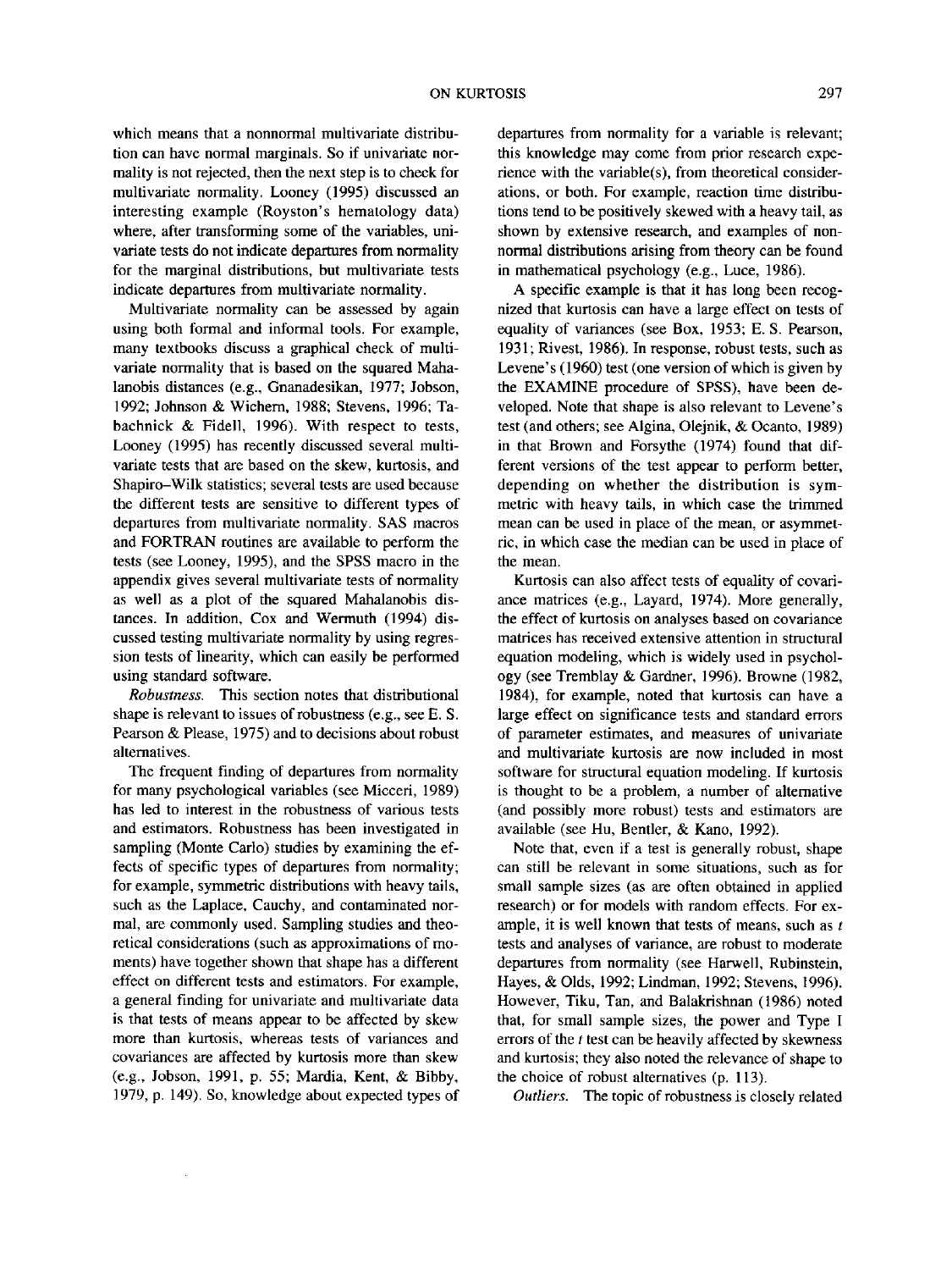to that of outliers. As noted above, kurtosis largely reflects tail behavior, and so its use for detecting outliers has been considered. In fact, kurtosis can be quite useful for detecting outliers in some situations (location slippage); discussions of approaches to detecting outliers can be found in Barnett and Lewis (1996), Jobson (1991), Tietjen (1986), and Tiku et al. (1986). Note that positive kurtosis can arise either because outliers are present, yet the distribution is normal, or because the underlying distribution is nonnormal, in which case heavy tailed nonnormal distributions can be considered as alternatives to the normal.

For multivariate data, a classical approach to detecting multivariate outliers that is discussed in many textbooks (e.g., Gnanadesikan, 1977; Jobson, 1992; Johnson & Wichern, 1988; Seber, 1984) is to examine the squared Mahalanobis distance for each case; a large value for a case relative to other cases can indicate a multivariate outlier. Note that the Mahalanobis distances are also related to Mardia's measure of multivariate kurtosis (see Mardia, 1970, 1980), in that the average of the sum of the Mahalanobis distances raised to the fourth power gives Mardia's measure (see Mardia et al., 1979). In fact, Mardia's test of multivariate kurtosis has been shown to have good properties for detecting multivariate outliers in some situations (Schwager & Margolin, 1982).

The relation of Mardia's (1970) measure to the Mahalanobis distances is also helpful for understanding the measure: A large value of Mardia's measure (relative to the expected value under multivariate normality) suggests the presence of one or more cases with large Mahalanobis distances, which are cases that are far from the centroid of all cases (potential outliers). So, Mardia's multivariate kurtosis in part indicates if the tails are heavy or light relative to those of the multivariate normal distribution; of course, a possible effect of the center also has to be kept in mind.

*Generalized tests and estimators.* Kurtosis also appears in a number of tests and estimators. For example, Searls and Intarapanich (1990) showed that an estimator of the variance that uses (a known value of) kurtosis in the divisor has a smaller mean squared error. Other examples are Box's (1953; Box & Andersen, 1955) modification of Bartlett's test for equal variances, which corrects the degrees of freedom using an estimate of kurtosis, and Layard's (1973) modification of a chi-square test for equality of covariance matrices, which also utilizes kurtosis.

Kurtosis also plays a role in structural equation modeling, in that it appears in one form or another in generalizations of normal theory methods, such as elliptical theory (see Bentler, 1989), which uses Mardia's (1970) multivariate kurtosis, and heterogeneous kurtosis theory (Kano, Berkane, & Bentler, 1990), which uses estimates of univariate kurtosis. These theories are more general in that they allow for multivariate distributions with heavier or lighter tails than the multivariate normal. Of course, an understanding of kurtosis is a requisite for understanding how the above theories generalize normal theory methods, so teaching about kurtosis lays the groundwork for later courses.

It should be noted that this section simply points out the role of kurtosis in various tests and estimators, and is not meant to imply that the use of kurtosis is necessarily a plus. In fact, some difficulties with elliptical theory estimators and tests appear to be due to problems with estimating multivariate kurtosis, and current research is examining other approaches.

#### *Kurtosis and Nonnormal Distributions*

The use of the standardized moments  $\beta_2$  and  $\sqrt{3}$ <sub>1</sub> to describe shape goes back to Karl Pearson (1895), who also introduced a system of frequency curves to model departures from normality often found for real-world data; these and other systems of distributions, such as the Johnson system (Johnson, 1949), approach shape through the standardized moments, and plots of the  $(\beta_1, \beta_2)$  plane (Pearson diagrams) are often used for illustrations. The next sections examine several nonnormal distributions and note limitations of and alternatives to the kurtosis measure  $\beta_2$ .

*Bimodality.* The relation of kurtosis to bimodality illustrates both advantages and limitations of the measure  $\beta_2$ . In particular, Finucan (1964) noted that, because bimodal distributions can be viewed as having "heavy shoulders," they should tend to have negative kurtosis, that is, "a bimodal curve in general has also a strong negative kurtosis" (p. 112). Darlington (1970) took this view a step further and argued that kurtosis can be interpreted as a measure of unimodality versus bimodality, with large negative kurtosis indicating a tendency toward bimodality (the uniform distribution, with  $\beta_2 - 3 = -1.2$ , provides a dividing point). The symmetric binomial distribution with  $n =$ 1 and p = .5 offers a simple example: The mean is *np*   $= .5$ , the standard deviation is  $\sqrt{np(1-p)} = 0.5$ , and the (Bernoulli) distribution consists of mass at 0 and 1, so all the probability mass is concentrated at  $\mu \pm \sigma$ , the shoulders, and  $\beta_2 - 3$  is -2, which is the lowest possible value.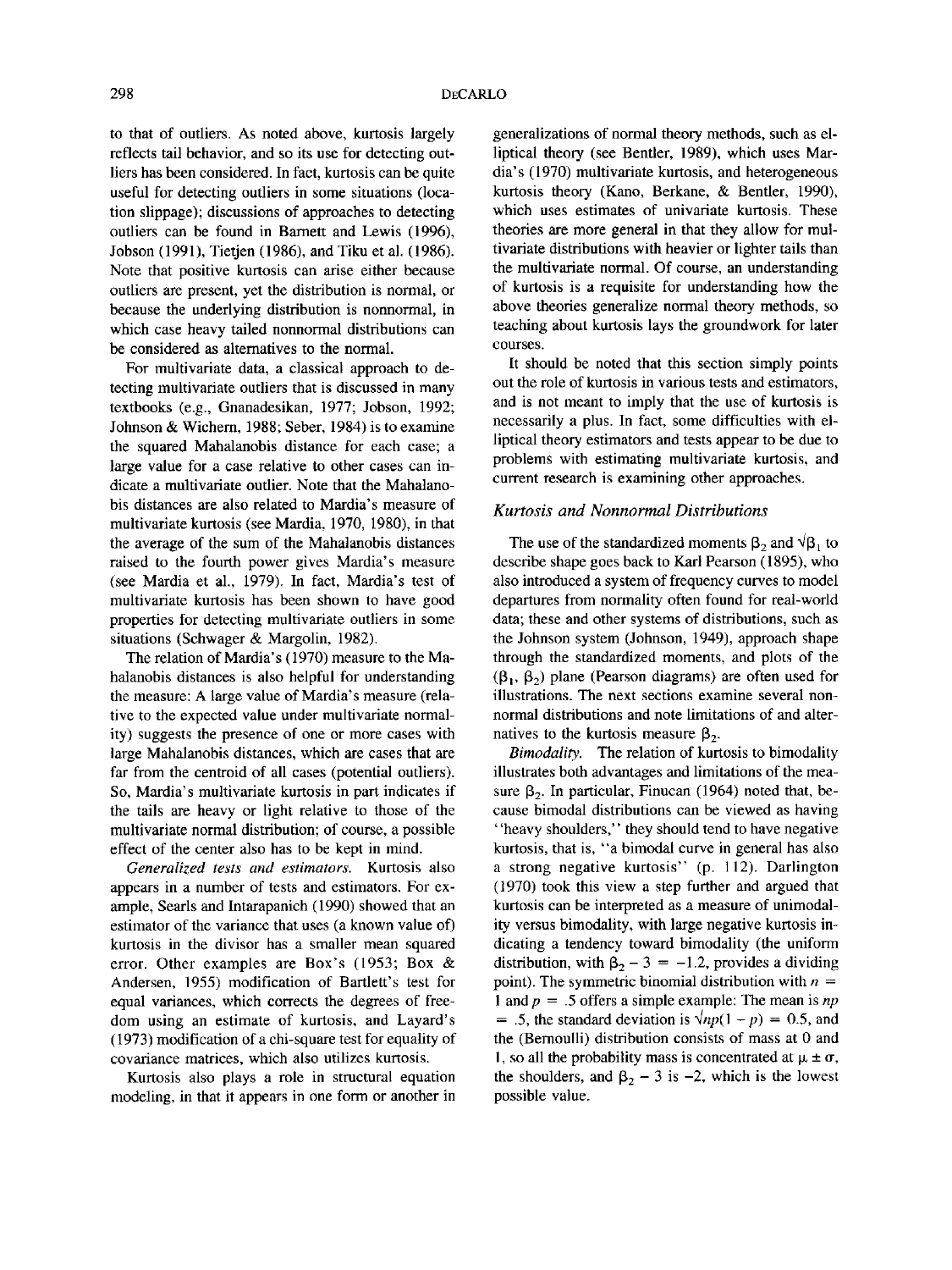Hildebrand (1971) noted that the family of symmetric beta distributions provides an example of a continuous distribution that nicely illustrates Darlington's (1970) point. The family has a shape parameter  $\nu > 0$ , and as  $\nu$  varies,  $\beta_2 - 3$  varies between -2 and 0. For  $\nu = 1$ , the distribution is uniform and  $\beta_2 - 3 =$  $-1.2$ . For  $\nu > 1$ , the distribution is unimodal and approaches the normal as v increases, and  $\beta_2$  - 3 approaches zero (from the left). For  $\nu < 1$ , the distribution is bimodal and  $\beta_2 - 3 < -1.2$ , and as v approaches zero,  $\beta_2$  - 3 approaches -2 (and the modes approach  $\pm 1$ , as for the symmetric binomial). Figure 5 presents an illustration. The top left panel shows a standardized symmetric beta distribution with  $v = 3$ , for which  $\beta_2$  - 3 = -0.67. Note that, relative to the standard normal, the distribution is flat with light tails, and also satisfies the Dyson-Finucan condition (it crosses the normal twice on each side of the mean). As  $\nu$  approaches 1, the distribution approaches the uniform, as shown by the top fight and bottom left panels of Figure 5 with  $v = 1.2$  and  $v = 1$ . For  $v <$ 1, the distribution is bimodal and  $\beta_2 - 3 < -1.2$ , as shown by the bottom right panel for  $v = 0.9$ . Thus, the symmetric beta is a family of light-tailed distributions that range from unimodal to no mode (uniform) to bimodal, and this is reflected by  $\beta_2 - 3$  going from near zero (close to normal) to  $-1.2$  (uniform) to less than  $-1.2$  (bimodal).

A limitation, however, is that kurtosis for bimodal distributions is not necessarily negative. Hildebrand (1971) noted, for example, that the double gamma family of distributions (also known as the reflected gamma; see Johnson, Kotz, & Balakrishnan, 1994) can have values of  $\beta_2$  - 3 ranging from -2 to 3 when the distributions are bimodal (for an illustration, see Balanda & MacGillivray, 1988). This means that  $\beta_2$  -3 can be zero or positive for bimodal distributions; it depends on where the modes are located and on the heaviness of the tails. Adding contamination to the tails, for example, can result in zero or positive kurtosis for a bimodal or flat distribution (the double gamma has heavy tails). Moors (1986) noted that, as a consequence of Hildebrand's counterexample, "Darlington's result did not receive the attention it deserves" (p. 284).

Recognizing the above limitation, it should nevertheless be kept in mind that large negative kurtosis may indicate bimodality. In a similar vein, Bajgier and Aggarwal (1991) noted that a one-tailed test of negative kurtosis can be useful for detecting balanced mixtures of normal distributions in some situations. Other tools for detecting bimodality and mixtures are plots, such as a normal probability plot (see D'Agostino et al., 1990, for an illustration), and possibly Horn's (1983) measure of peakedness, discussed below. The CLUSTER procedure of SAS (SAS Insti-



*Figure 5. The* solid lines show examples from the family of standardized symmetric beta distributions, which vary from unimodal to bimodal with shape parameter v. The dotted lines show the standard normal distribution.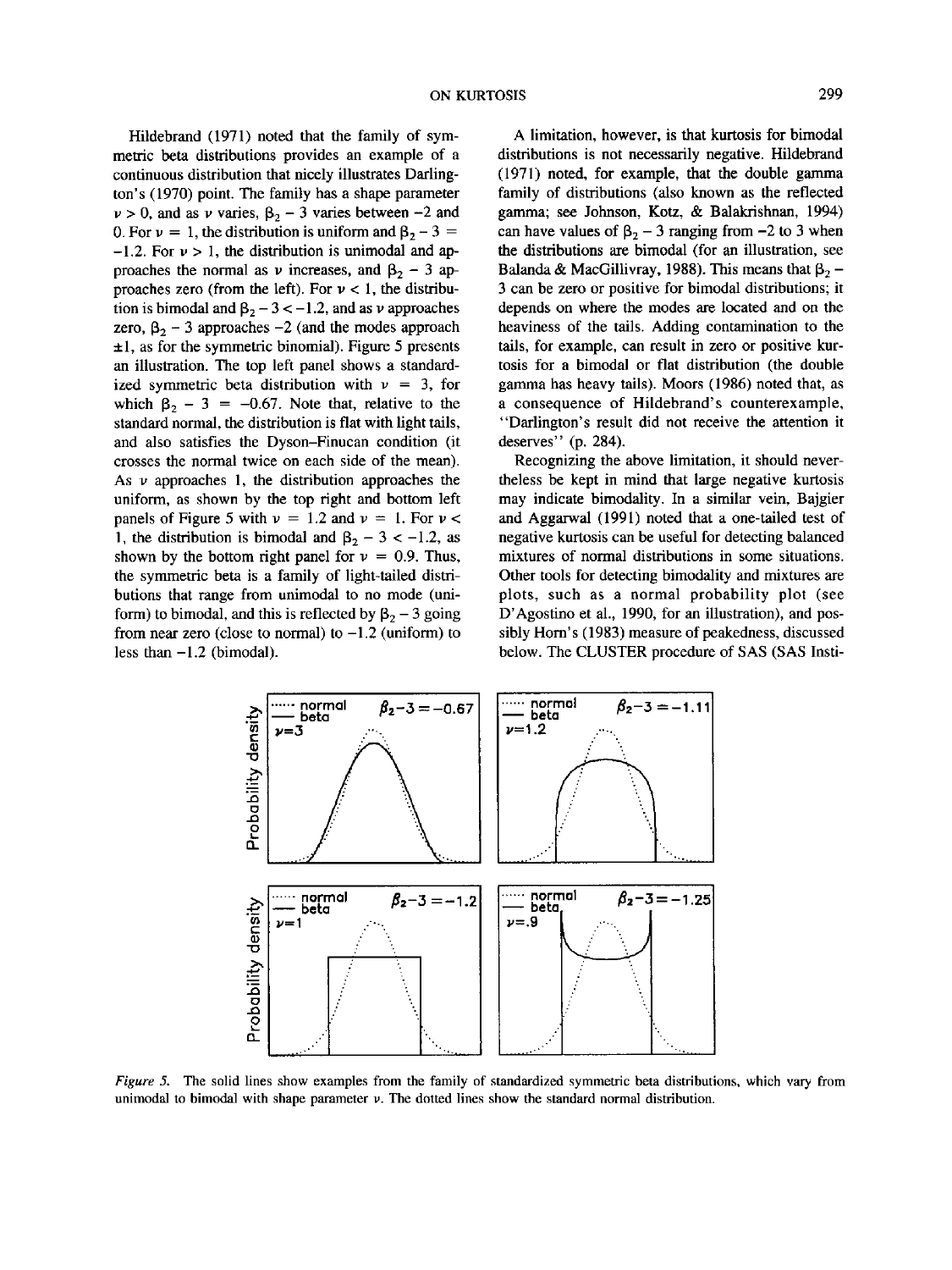tute, 1989) also gives a "bimodality coefficient" (p. 561) based on kurtosis and skew that might be useful for skewed distributions (it remains to be investigated).

*Limitations of*  $\beta_2$ . A discussion of kurtosis would not be complete without noting some further limitations of the measure  $\beta_2$ . One problem is that more than one distributional shape can correspond to a single value of  $\beta_2$ . The family of symmetric Tukey lambda distributions provides an example: There are two distributions (two values of lambda) with different shapes for each value of  $\beta_2$  (for an illustration, see Balanda & MacGillivray, 1988; Johnson et al., 1994; Joiner & Rosenblatt, 1971). For example, for  $\lambda$  = 0.135, the distribution approximates the normal and  $\beta_2 - 3 = 0$ . However, for  $\lambda = 5.2$ , again  $\beta_2 - 3 =$ 0, as for the normal, but the distribution is considerably more peaked than the normal. So, for  $\lambda = 5.2$ ,  $\beta_2$ does not reflect the peakedness of the distribution. This might occur because the distribution is peaked yet the tails are truncated; Chissom (1970), for example, used discrete distributions to show that truncation of the tails of a peaked distribution decreases its positive kurtosis, and similarly, symmetrically truncating the tails of a normal distribution can lower  $\beta_2$  - 3 from 0 to -1.2 (see Figure 1 of Sugiura & Gomi, 1985). So, just as adding mass to the tails can eliminate the negative kurtosis of a flat or bimodal distribution, as noted above, removing mass from the tails can eliminate the positive kurtosis of a peaked distribution.

Another limitation of  $\beta_2$  is that it cannot be used when the moments are not finite. The familiar  $t$  distribution provides an example, in that  $\beta_2$  is only defined for *df* > 4 (the variance is also not finite for *df*   $= 1$  or 2). Similarly, the Cauchy distribution does not have finite moments, so  $\beta_2$  and the variance do not exist (note that a t with  $df = 1$  is the Cauchy). In these and other examples, alternative measures are more useful. For example, Hogg's (1974) measure of tail heaviness can be used for the  $t$  (for all  $df$ ) and Cauchy distributions, and Hogg noted that the normal, logistic, t, and Cauchy distributions can be ordered as given with respect to increasing tail heaviness.

Another difficulty is that  $\beta_2$  does not necessarily allow a comparison of nonnormal distributions with respect to each other, but only with respect to the normal. For example, the normal, Laplace, and  $t$  (with 5 df) have values of  $\beta_2$  – 3 of 0, 3, and 6, respectively, which reflects that the Laplace and  $t$  distributions are both more peaked with heavier tails than the normal.

However, the Laplace is more peaked than the  $t_5$ , but its value of  $\beta_2 - 3$  is smaller (3 vs. 6), so  $\beta_2$  fails to reflect the greater peakedness of the Laplace. In this case, Horn's (1983) measure of peakedness is more useful, in that it indicates the peakedness of the Laplace relative to the  $t$ . Further discussion of comparative kurtosis and approaches based on partial orderings of distributions is provided by Balanda and MacGillivray (1988).

In sum, by their very nature, there are always limitations to summary measures, and this applies to the mean, variance, and skew, as well as to kurtosis. The purpose here is not to dictate the best or only approach to describing shape, but rather to clarify the meaning and relevance of kurtosis and to motivate researchers to look at the kurtosis statistic already included in their output. As is the case for any measure, informed use of kurtosis requires knowledge of both its advantages and limitations.

*Alternatives to*  $\beta_2$ . Because of limitations of  $\beta_2$ , a number of alternative measures of kurtosis have been proposed. Balanda and MacGillivray (1988) provide a review and note that the measures basically differ with respect to how they are scaled and where they position the shoulders of the distribution. For example,  $\beta_2$  locates the shoulders at  $\mu \pm \sigma$  and the measure is scaled with respect to the standard deviation, but other possibilities are to locate the shoulders at the quartiles, as done for a measure proposed by Groeneveld and Meeden (1984), or to scale the measure using the interquartile range, as done for some quantile based measures. Balanda and MacGillivray (1988) noted that the alternative measures "together form a haphazardly constructed collection of altematives rather than a coherent alternative approach to the standardized fourth central moment" (p. 114), but the measures can nevertheless be useful (this is also a rapidly developing area in statistics).

In some applications, interest centers on part of the distribution rather than on the entire distribution. For example, in some situations (e.g., the study of floods or pollution levels), the tails (the extremes) of the distribution are of primary interest. Thus, some of the alternative measures attempt to measure tailedness alone or peakedness alone. For example, Hogg (1974) proposed a measure of tailedness, whereas Horn (1983) proposed a measure of peakedness. If interest is primarily on tail weight, then Hogg's measure of tailedness is less affected by outliers than  $\beta_2$ , whereas if the center (or shoulders) of the distribution is of greater interest, then Horn's measure better reflects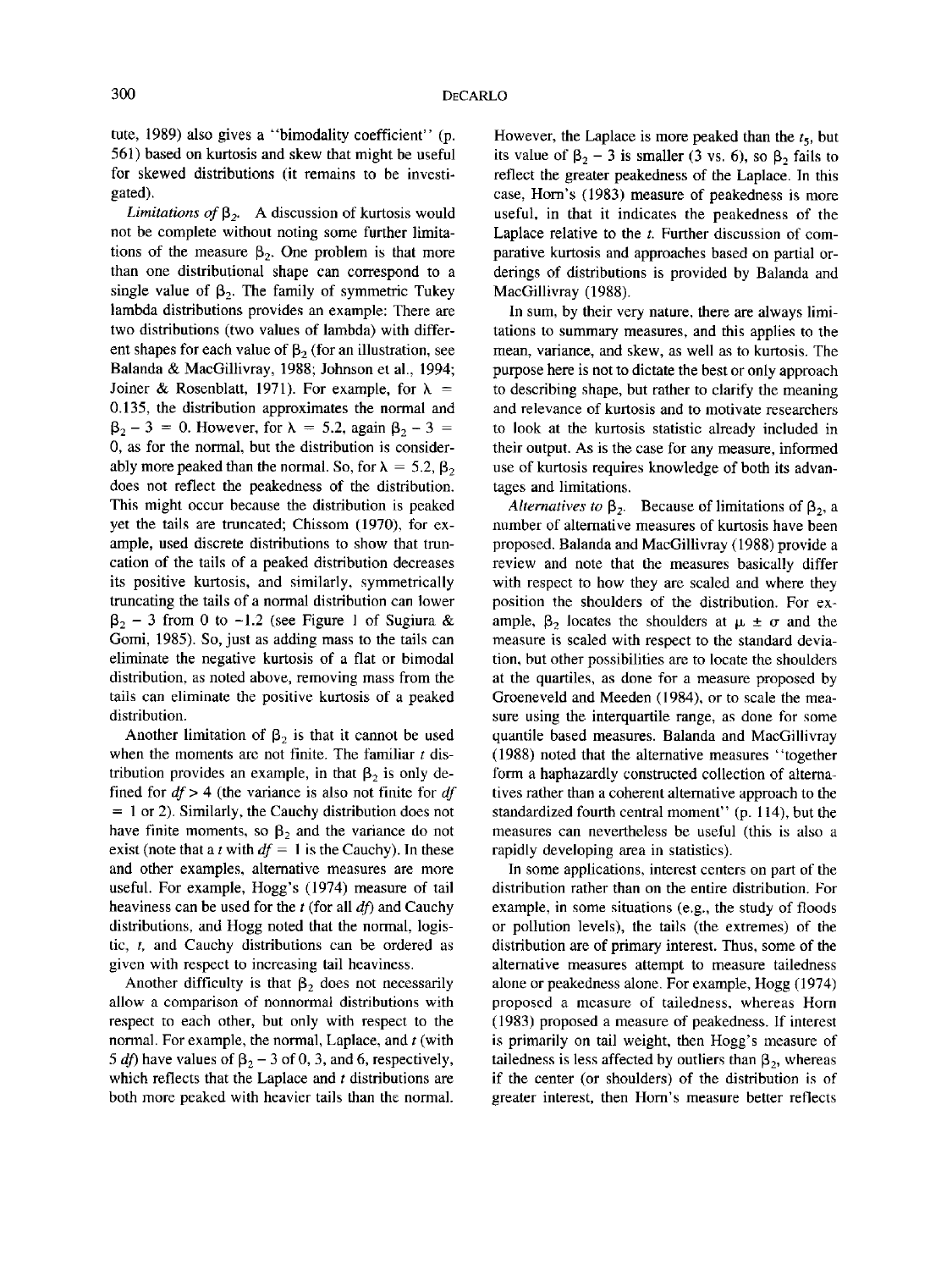peakedness than  $\beta_2$  (in that the influence of the tails is bounded).

It should be recognized, however, that the above are not "pure measures of peakedness or of tail weight" (Ruppert, 1987, p. 5), because they are affected by both the center and tails. Ruppert offered a "simple intuitive reason" (p. 5) for this, which is the same as the simplified explanation of kurtosis given above. More important, he showed that the influence function is useful for understanding  $\beta_2$  and other measures. For example, plots of the (symmetric) influence function show that  $\beta_2$  is largely affected by tail weight and to a lesser extent by peakedness. The plots also show that Hogg's (1974) measure of tailedness indeed reflects tail weight and is less affected by outliers than  $\beta_2$  but is still affected by the center (though to a lesser extent than  $\beta_2$ ), and Horn's (1983) measure indeed reflects peakedness but is also affected by the tails (though to a lesser extent than  $\beta_2$ ). Balanda and Mac-Gillivray (1988) argue that a simultaneous consideration of tailedness and peakedness provides a better understanding of distributional shape (through an ordering based approach) than a separation of the concepts.

#### *A Note on Kurtosis and Skewness Statistics*

As shown above, the kurtosis statistic  $b_2$  and the skewness statistic  $\sqrt{b_1}$  are obtained by substituting the sample moments for the population moments. These statistics form the basis for univariate tests of kurtosis and skew, as discussed by D'Agostino et al. (1990), and for the multivariate tests of kurtosis and skew discussed by Looney (1995). They are also used in structural equation modeling in, for example, the mean scaled univariate kurtosis estimates used in elliptical estimators (e.g., Bentler, 1989, p. 214).

Many readers will recognize that the estimator of the second population moment (the variance) used in the kurtosis statistic  $b_2$  is biased, because it uses n in the denominator instead of  $n - 1$ ; similarly, the third and fourth sample moments are biased estimators of the third and fourth population moments. Another approach is to use unbiased estimators of the population moments, which gives the Fisher  $g$  statistics (see Fisher, 1970, p. 75),  $g_1$  for skewness and  $g_2$  for kurtosis,

$$
g_1 = \frac{n\Sigma(X_i - X)^3}{(n-1)(n-2)[\Sigma(X_i - \overline{X})^2/(n-1)]^{3/2}}
$$

$$
g_2 = \frac{n(n+1)\Sigma(X_i - \overline{X})^4}{(n-1)(n-2)(n-3)[\Sigma(X_i - \overline{X})^2/(n-1)]^2} - \frac{3(n-1)^2}{(n-2)(n-3)}.
$$

The Fisher g statistics are related to  $\sqrt{b_1}$  and  $b_2$ , and D'Agostino et al. (1990) used this relation to compute  $\sqrt{b_1}$  and  $b_2$  from the g statistics given by SAS (SAS) Institute, 1989) and SPSS (SPSS Inc., 1994; note that using the BIASKUR option in the CALIS procedure of SAS gives  $\forall b_1$  and  $b_2$ ).

## *A Macro for Measures and Tests of Skew and Kurtosis*

The appendix provides a macro for measures and tests of univariate and multivariate skewness and kurtosis based on  $\forall b_1$  and  $b_2$ . The macro can be used to supplement the graphs and statistics provided by many statistical packages. For example, normal probability plots and the Shapiro-Wilk statistic are provided by SAS (SAS Institute, 1989), SPSS (SPSS Inc., 1994) and other software.

For univariate data, the macro gives  $\sqrt{b_1}$  and  $b_2$  and tests based on them, as discussed by D'Agostino et al. (1990). It also provides two omnibus tests:  $K^2$ (D'Agostino & Pearson, 1973), which simply sums the two chi-squares for skewness and kurtosis, and a score (Lagrange multiplier) test (see Jarque & Bera, 1987), which is a function of  $\sqrt{b_1}$  and  $b_2$ . D'Agostino (1986) noted that  $K^2$  might be less affected by ties than the Shapiro-Wilk statistic (Looney, 1995, recommends the use of a correction for ties for the Shapiro-Wilk).

In addition to the univariate statistics, the macro gives for multivariate data (a) Mardia's (1970) multivariate kurtosis; (b) Srivistava's (1984) and Small's (1980) measures and tests of multivariate kurtosis and skew, both of which are discussed by Looney (1995); (c) an omnibus test of multivariate normality based on Small's statistics (see Looney, 1995); (d) a list of the five cases with the largest squared Mahalanobis distances; (e) a plot of the squared Mahalanobis distances, which is useful for checking multivariate normality and for detecting multivariate outliers; and (f) Bonferroni adjusted critical values for testing for a single multivariate outlier by using the Mahalanobis distance, as discussed by Penny (1996), who also noted that the test gives results equivalent to those obtained by using jackknifed Mahalanobis distances.

To gain experience with the macro, one can use it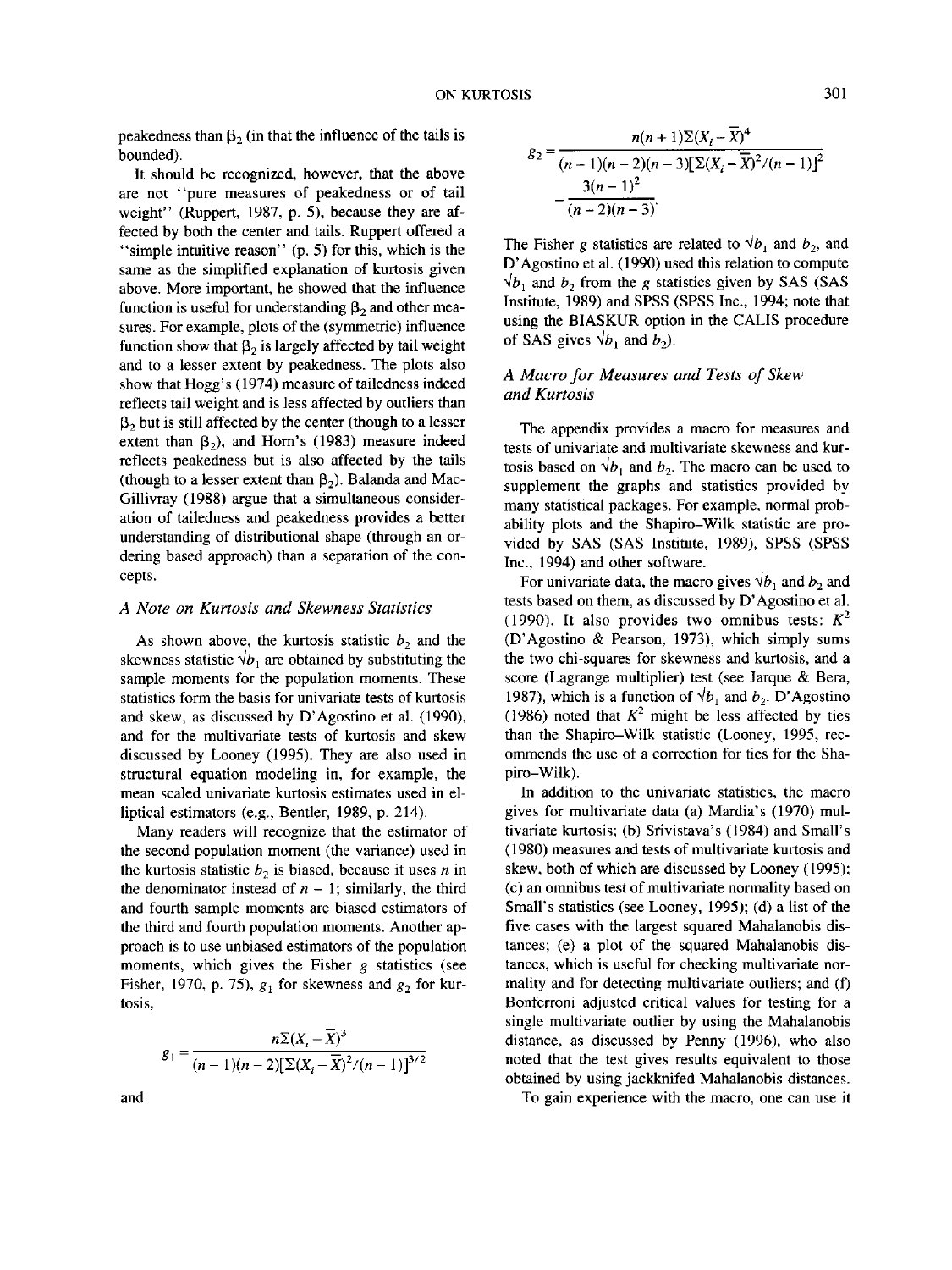to replicate the results of D'Agostino et al. (1990), who provided data in the form of a stem and leaf plot (62 participants from the Framingham heart study) and illustrated the use of the univariate statistics and normal probability plot. For multivariate analysis, the macro can be used with Fisher's iris data, which is readily available (e.g., in examples of the procedures CLUSTER and DISCRIM in the *SAS/STAT User's Guide* [SAS Institute, 1989]; also by anonymous ftp from Statlib: ftp to lib.stat.cmu.edu, it's in the datasets directory as part of visualizing.data) and the analysis reported by Looney (1995) can be (partially) replicated; note that the p value for Small's  $Q_2$  in Looney's Table 2 should be .072 and not .074 (S. W. Looney, personal communication, September 1995). Gnanadesikan (1977, pp. 161-195) gave examples of the use of the plot of ordered squared Mahalanobis distances, which provides a visual check of multivariate normality (the points should lie along the diagonal) and can also help in the detection of multivariate outliers.

To use the macro, one needs two lines, one to include the macro in the program and the other to execute it. In SPSS 6.1 (SPSS Inc., 1994), the commands can be typed directly in the syntax window, for example, as the following:

include 'c:\spsswin\normtest.sps'. normtest vars =  $x1, x2, x3, x4$ .

The first line includes the macro, which in this case is named normtest.sps and is in the spsswin directory, and the second line invokes the macro for variables x 1 to x4, for example.

#### **Conclusions**

At the level of an introductory course, kurtosis can be illustrated with a stylized figure, such as Figure 1. Well-known distributions, such as the  $t$  and uniform, are also useful as examples. It is informative to note the relevance of density crossings to the kurtosis measure, and to distinguish kurtosis from the variance. In second and higher level courses, the role of kurtosis for assessing normality; for describing the type and magnitude of departures from normality; for detecting outliers, bimodality, and mixtures; in issues of robustness; in generalized tests and estimators, as well as limitations and alternatives to kurtosis, can be discussed.

#### References

Algina, J., Olejnik, S., & Ocanto, R. (1989). Type I error rates and power estimates for selected two-sample tests of scale. *Journal of Educational Statistics, 14,* 373-384.

- Bajgier, S. M., & Aggarwal, L. K. (1991). Powers of goodness-of-fit statistics in detecting balanced mixed normal distributions. *Educational and Psychological Measurement, 51,* 253-269.
- Balanda, K. P., & MacGillivray, H. L. (1988). Kurtosis: A critical review. *American Statistician, 42,* 111-119.
- Barnett, V., & Lewis, T. (1996). *Outliers in statistical data*  (3rd ed.). New York: Wiley.
- Bentler, P. A. (1989). *EQS: Structural equations program manual.* Los Angeles: BMDP Statistical Software.
- Bollen, K. A. (1989). *Structural equations with latent variables.* New York: Wiley.
- Box, G. E. P. (1953). Non-normality and tests on variances. *Biometrika, 40,* 318-335.
- Box, G. E. P., & Andersen, S. L. (1955). Permutation theory in the derivation of robust criteria and the study of departures from assumption. *Journal of the Royal Statistical Society,* Series B, 17, 1-34.
- Brown, M. B., & Forsythe, A. B. (1974). Robust tests for the equality of variances. *Journal of the American Statistical Association, 69,* 364-367.
- Browne, M.W. (1982). Covariance structures. In D.M. Hawkins (Ed.), *Topics in applied multivariate analysis*  (pp. 72-141). New York: Cambridge University Press.
- Browne, M.W. (1984). Asymptotically distribution-free methods for the analysis of covariance structures. *British Journal of Mathematical and Statistical Society, 37,* 62- 83.
- Chissom, B. S. (1970). Interpretation of the kurtosis statistic. *American Statistician, 24,* 19-22.
- Cox, D. R., & Wermuth, N. (1994). Tests of linearity, multivariate normality, and the adequacy of linear scores. *Applied Statistics, 43,* 347-355.
- D'Agostino, R. B. (1986). Tests for the normal distribution. In R. B. D'Agostino & M. A. Stephens (Eds.). *Goodnessof-fit techniques* (pp. 367-419). New York: Marcel Dekker.
- D'Agostino, R. B., Belanger, A., & D'Agostino, R. B., Jr. (1990). A suggestion for using powerful and informative tests of normality. *American Statistician, 44,* 316-321.
- D'Agostino, R. B., & Pearson, E. S. (1973). Tests for departure from normality. Empirical results for the distributions of  $b_2$  and  $\sqrt{b_1}$ . Biometrika, 60, 613–622.
- Darlington, R. B. (1970). Is kurtosis really "peakedness"? *American Statistician, 24,* 19-22.
- Dyson, F. J. (1943). A note on kurtosis. *Journal of the Royal Statistical Society, 106,* 360-361.
- Finucan, H. M. (1964). A note on kurtosis. *Journal of the Royal Statistical Society,* Series B, *26,* 111-112.
- Fisher, R. A. (1970). *Statistical methods for research workers* (14th ed.). Edinburgh, Scotland: Oliver & Boyd.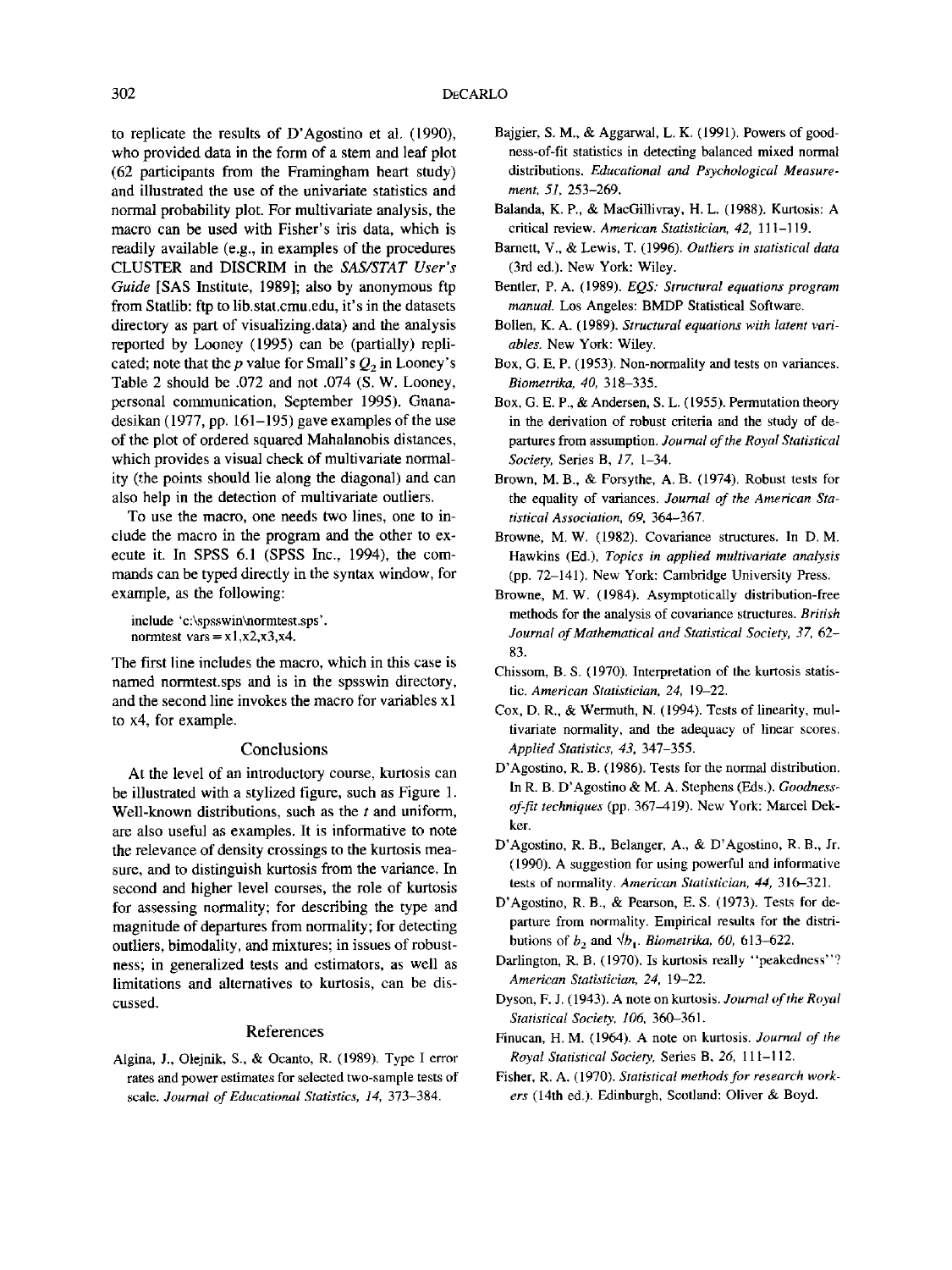- Gnanadesikan, R. (1977). *Methods for statistical data analysis of multivariate observations.* New York: Wiley.
- Groeneveld, R. A., & Meeden, G. (1984). Measuring skewness and kurtosis. *Statistician, 33,* 391-399.
- Harwell, M. R., Rubinstein, E. N., Hayes, W. S., & Olds, C. C. (1992). Summarizing Monte Carlo results in methodological research: The one- and two-factor fixed effects ANOVA cases. *Journal of Educational Statistics,*  17, 315-339.
- Hildebrand, D. K. (1971). Kurtosis measures bimodality? *American Statistician, 25,* 42-43.
- Hogg, R. V. (1974). Adaptive robust procedures. *Journal of the American Statistical Association, 69,* 909-921.
- Hopkins, K. D., & Weeks, D. L. (1990). Tests for normality and measures of skewness and kurtosis: Their place in research reporting. *Educational and Psychological Measurement, 50,* 717-729.
- Horn, P. S. (1983). A measure for peakedness. *American Statistician, 37,* 55-56.
- Howell, D.C. (1992). *Statistical methods for psychology*  (3rd ed.). Boston: PWS-Kent.
- Hu, L., Bentler, P. M., & Kano, Y. (1992). Can test statistics in covariance structure analysis be trusted? *Psychological Bulletin, 112,* 351-362.
- Jarque, C. M., & Bera, A. K. (1987). A test for normality of observations and regression residuals. *International Statistical Review, 55,* 163-172.
- Jobson, J.D. (1991). *Applied multivariate data analysis: Vol. 1. Regression and experimental design.* New York: Springer-Verlag.
- Jobson, J.D. (1992). *Applied multivariate data analysis: Vol. 2. Categorical and multivariate methods.* New York: Springer-Verlag.
- Johnson, N. L. (1949). Systems of frequency curves generated by methods of translation. *Biometrika, 36,* 149-176.
- Johnson, N. L., Kotz, S., & Balakrishnan, N. (1994). *Continuous univariate distributions* (Vol. l, 2nd ed.). New York: Wiley.
- Johnson, R. A., & Wichern, D.W. (1988). *Applied multivariate statistical analysis* (2nd ed.). Englewood Cliffs, NJ: Prentice Hall.
- Joiner, B. L., & Rosenblatt, J. R. (1971). Some properties of the range in samples from Tukey's symmetric lambda distributions. *Journal of the American Statistical Association, 66,* 394-399.
- Kano, Y., Berkane, M., & Bentler, P. M. (1990). Covariance structure analysis with heterogeneous kurtosis parameters. *Biometrika, 77,* 575-585.
- Kaplansky, I. (1945). A common error concerning kurtosis. *Journal of the American Statistical Association, 40,* 259.
- Kirk, R.E. (1990). *Statistics: An introduction* (3rd ed.). Philadelphia: Holt, Rinehart & Winston.
- Layard, M. W. J. (1973). Robust large-sample tests for homogeneity of variances. *Journal of the American Statistical Association, 68,* 195-198.
- Layard, M. W. J. (1974). A Monte Carlo comparison of tests for equality of covariance matrices. *Biometrika, 16,*  461-465.
- Levene, H. (1960). Robust tests for equality of variances. In I. Olkin, S. G. Churye, W. Hoeffding, W. G. Madow, & H. B. Mann (Eds.), *Contributions to probability and statistics* (p. 278-292). Stanford, CA: Stanford University Press.
- Lindman, H. R. (1992). *Analysis of variance in experimental design.* New York: Springer-Verlag.
- Looney, S. W. (1995). How to use tests for univariate normality to assess multivariate normality. *American Statistician, 49,* 64-70.
- Luce, R. D. (1986). *Response times: Their role in inferring elementary mental organization.* New York: Oxford University Press.
- Mardia, K. V. (1970). Measures of multivariate skewness and kurtosis with applications. *Biometrika, 57,* 519-530.
- Mardia, K. V. (1980). Tests of univariate and multivariate normality. In P. R. Krishnaiah (Ed.), *Handbook of statistics* (Vol. 1, pp. 279-320). Amsterdam: North-Holland.
- Mardia, K.V., Kent, J. T., & Bibby, J.M. (1979). *Multivariate analysis.* New York: Academic Press.
- Micceri, T. (1989). The unicorn, the normal curve, and other improbable creatures. *Psychological Bulletin, 105,* 156- 166.
- Moors, J. J. A. (1986). The meaning of kurtosis: Darlington reexamined. *American Statistician, 40,* 283-284.
- Pearson, E. S. (1931). The analysis of variance in cases of non-normal variation. *Biometrika, 23,* 114-133.
- Pearson, E. S., & Please, N. W. (1975). Relation between the shape of population distribution and the robustness of four simple test statistics. *Biometrika, 62,* 223-241.
- Pearson, K. (1895). Contributions to the mathematical theory of evolution II: Skew variation in homogeneous material. *Philosophical Transactions of the Royal Society of London, 186,* 343-412.
- Penny, K. I. (1996). Appropriate critical values when testing for a single multivariate outlier by using the Mahalanobis distance. *Applied Statistics, 45,* 73-81.
- Rivest, L.P. (1986). Bartlett's, Cochran's, and Hartley's tests on variances are liberal when the underlying distribution is long-tailed. *Journal of the American Statistical Association, 81,* 124-128.
- Ruppert, D. (1987). What is kurtosis? *American Statistician, 41,* 1-5.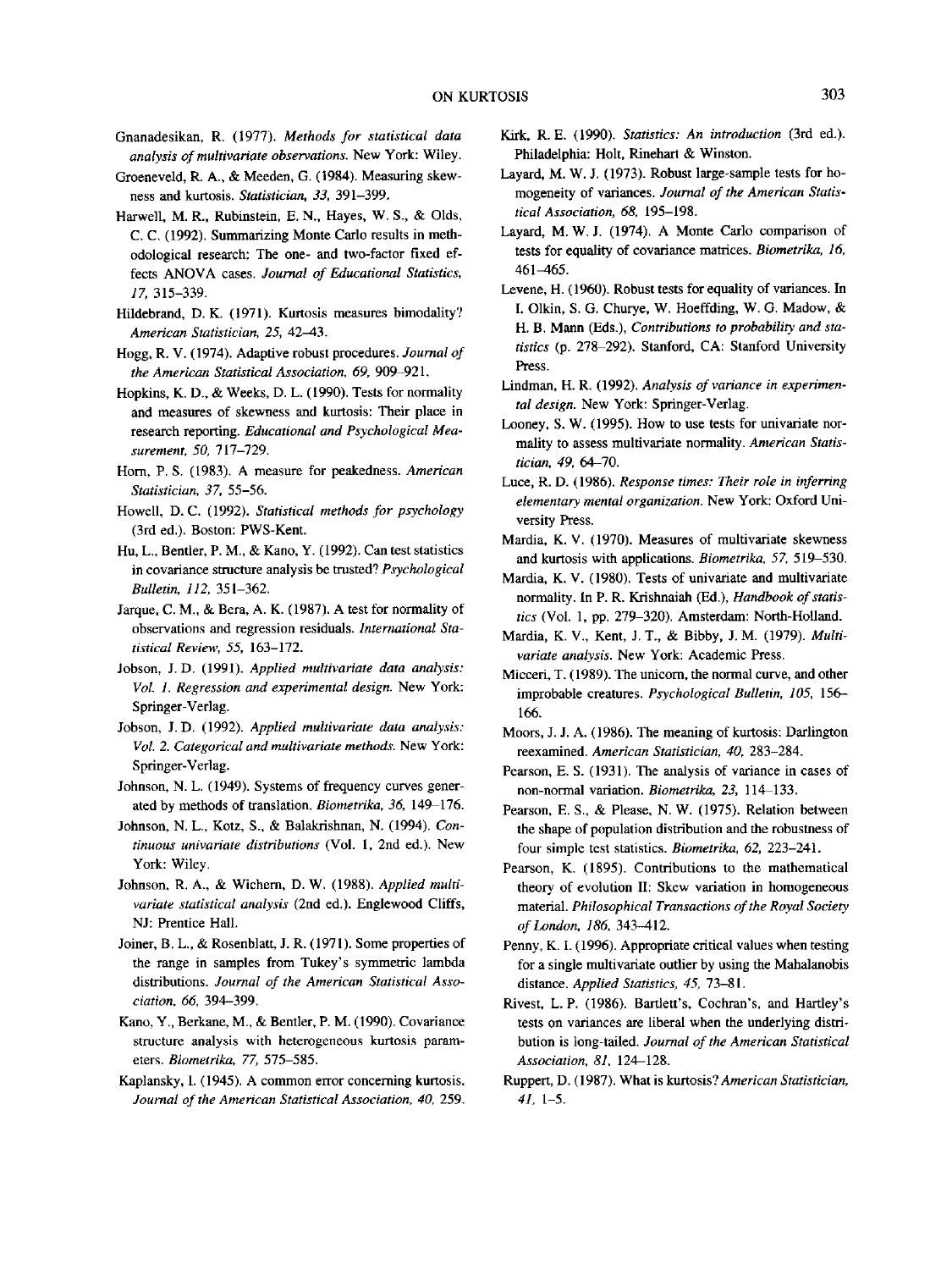- SAS Institute. (1989). *SAS/STAT user's guide* (Version 6, 4th ed.). Cary, NC: Author.
- Schwager, S. J., & Margolin, B. H. (1982). Detection of multivariate normal outliers. *Annals of Statistics, 10,*  943-954.
- Searls, D. T., & Intarapanich, P. (1990). A note on an estimator for the variance that utilizes the kurtosis. *American Statistician, 44,* 295-296.
- Seber, G. A. F. (1984). *Multivariate observations.* New York: Wiley.
- Small, N. J. H. (1980). Marginal skewness and kurtosis in testing multivariate normality. *Applied Statistics, 29,* 85- 87.
- SPSS Inc. (1994), *SPSS Advanced Statistics 6.1.* Chicago, IL: Author.
- Srivistava, M. S. (1984). A measure of skewness and kurtosis and a graphical method for assessing multivariate normality. *Statistics and Probability Letters, 2,* 263-267.
- Stevens, J. (1996). *Applied multivariate statistics for the social sciences* (3rd ed.). Hillsdale, NJ: Erlbaum.
- Sugiura, N., & Gomi, A. (1985). Pearson diagrams for truncated normal and truncated Weibull distributions. *Biometrika*, 72, 219-222.
- Tabachnick, B. G., & Fidell, L. S. (1996). *Using multivariate statistics* (3rd ed.). New York: Harper & Row.
- Tietjen, G. L. (1986). The analysis and detection of outliers. In R. B. D'Agostino & M. A. Stephens (Eds.), *Goodnessof-fit techniques* (pp. 497-522). New York: Marcel Dekker.
- Tiku, M. L., Tan, W. Y., & Balakrishnan, N. (1986). *Robust inference.* New York: Marcel Dekker.
- Tremblay, P. F., & Gardner, R. C. (1996). On the growth of structural equation modeling in psychological journals. *Structural Equation Modeling, 3,* 93-104.

## Appendix

# An SPSS Macro for Univariate and Multivariate Skew and Kurtosis

```
preserve 
set printback = none
define normtest (vars = !charend('/'))
matrix 
get x /variables = !vars /names = varnames /missing = omit
compute n = nrow(x)compute p = ncol(x)compute s1 = \text{csum}(x)compute s2 = \text{csum}(x\&*2)compute s3 = \text{csum}(x\&**3)compute s4 = \text{csum}(x\&**4)compute xbar = s1/ncompute j = make(n, 1, 1)compute xdev = x-i * xbar
release x 
compute m2 = (s2-(s1&*2/n))/ncompute m3 = (s3-(3/n*s1&*s2)+(2/(n**2)*(s1&**3))/n
compute m4 = (s4-(4/n*s1&8*s3)+(6/(n**2)*(s2&8*(s1&8**2)))-(3/(n**3)*(s1&8**4)))/ncompute sqrtb1 = t(m3/(m2&**1.5))compute b2 = t(m4/(m2&**2))******** quantities needed for multivariate statistics *********
computes s = s\text{scp}(x\text{dev})/(n-1)compute sinv = inv(s)compute d = diag(s)compute dmat = make(p,p,0)call setdiag(dmat,d) 
compute sqrtdinv = inv(sqrt(dmat))
compute corr = sqrtdinv*s*sqrtdinv 
*** principal components for Srivastava's tests ***
```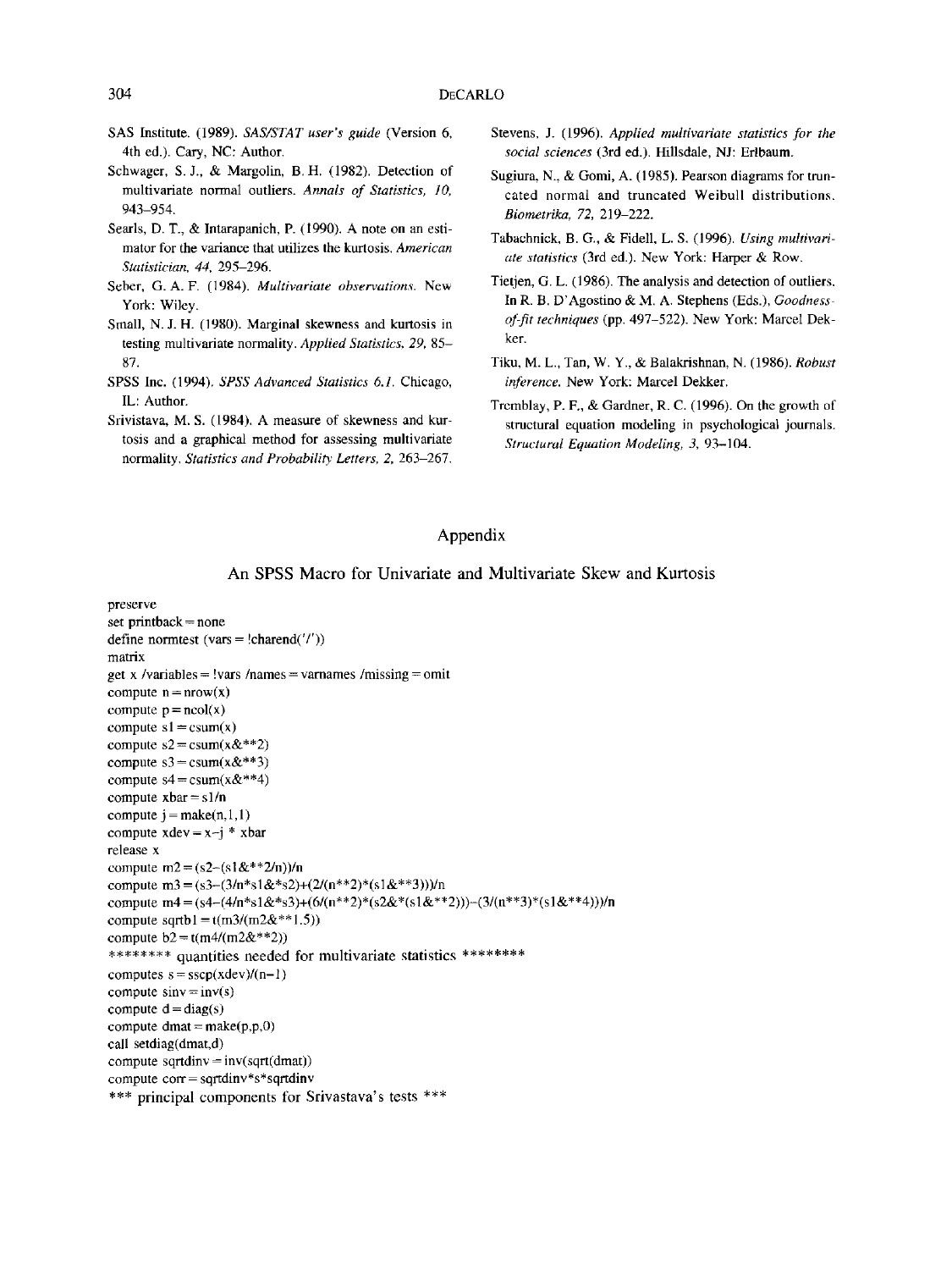```
call svd(s,u,q,v) 
compute pc = xdev* vrelease xdev 
*** Mahalanobis distances *** 
compute sqrtqinv = inv(sqrt(q))compute stdpc = pc*sqrtqinv 
compute dsq = rsq(stdpc)release stdpc 
**************** univariate skew and kurtosis ***************** 
*** approximate Johnson's SU transformation for skew ***
compute y = \sqrt{(n+1)*n+3}/(6*(n-2))compute beta2 = 3*(n**2+27*n-70)*(n+1)*(n+3)/((n-2)*(n+5)*(n+7)*(n+9))compute w = \sqrt{(1 + \sqrt{2*(\beta^2-1))}}compute delta = 1/\sqrt{\ln(w)}compute alpha = sqrt(2/(w*w-1))compute sub1 = delta*ln(y/alpha+sqrt(y/alpha+bx)compute psub1 = 2*(1-cdfnorm(abs(sub1)))print \{n\}/title"Number of observations:" /format = f5
print {p}/title"Number of variables:" /format= f5
print {sqrtb1,sub1,psub1}
  /title' 'Measures and tests of skew:" 
  /clabels = "sqrt(b1)", "z(b1)", "p-value"
  /rmames = varnames /format = f10.4
*** Anscombe and Glynn's transformation for kurtosis
compute eb2 = 3*(n-1)/(n+1)compute vb2 = 24*n*(n-2)*(n-3)/((n+1)**2)*(n+3)*(n+5))
compute stm3b2 = (b2 - eb2)/sqrt(vb2)compute betal = 6*(n*n-5*n+2)/((n+7)*(n+9))*sqrt(6*(n+3)*(n+5)/(n*(n-2)*(n-3)))compute a = 6+(8/beta1)*(2/beta1+sqrt(1+4/(beta1**2)))compute zb2 = (1-2/(9*a)-((1-2/a)/(l+stm3b2*sqrt(2/(a-4))))&**(1/3))/sqrt(21(9*a)) 
compute pzb2 = 2*(1-cdfnorm(abs(zb2)))compute b2minus3 = b2-3print { b2minus3,zb2,pzb2 }
  /title"Measures and tests of kurtosis:" 
  \ellclabels = "b2-3", "z(b2)", "p-value"
  /rmames = varnames /rformat = f10.4
compute ksq = sub1&**2+zb2&**2
compute pksq = 1-chicdf(ksq,2)
compute lm = n * ((sqrt b1 & 2k * 2/6) + (b2minus3 & 2/24))compute plm = 1-chicdf(lm,2)
print 
  /title"Omnibus tests of normality (both chisq, 2 df):" 
print { ksq,pksq,lm,plm} 
  /title" D'Agostino & Pearson K sq Jarque & Bera LM test" 
   \ellclabels = "K sq", "p-value", "LM", "p-value"
  /rnames = varnames /format = f10.4
do if p>l 
print 
/title"**************** Multivariate Statistics ********************
*** Small's multivariate tests *** 
compute \text{uinv} = \text{inv}(\text{corr} \& ^{**}3)compute \text{u}inv2 = \text{inv} (corr\&ast*4)
compute q1 = t(sub1)^*uinv*sub1
* note: the variant of Small's kurtosis uses Anscombe & Glynn's 
* transformation in lieu of SU (A & G is simpler to program)
```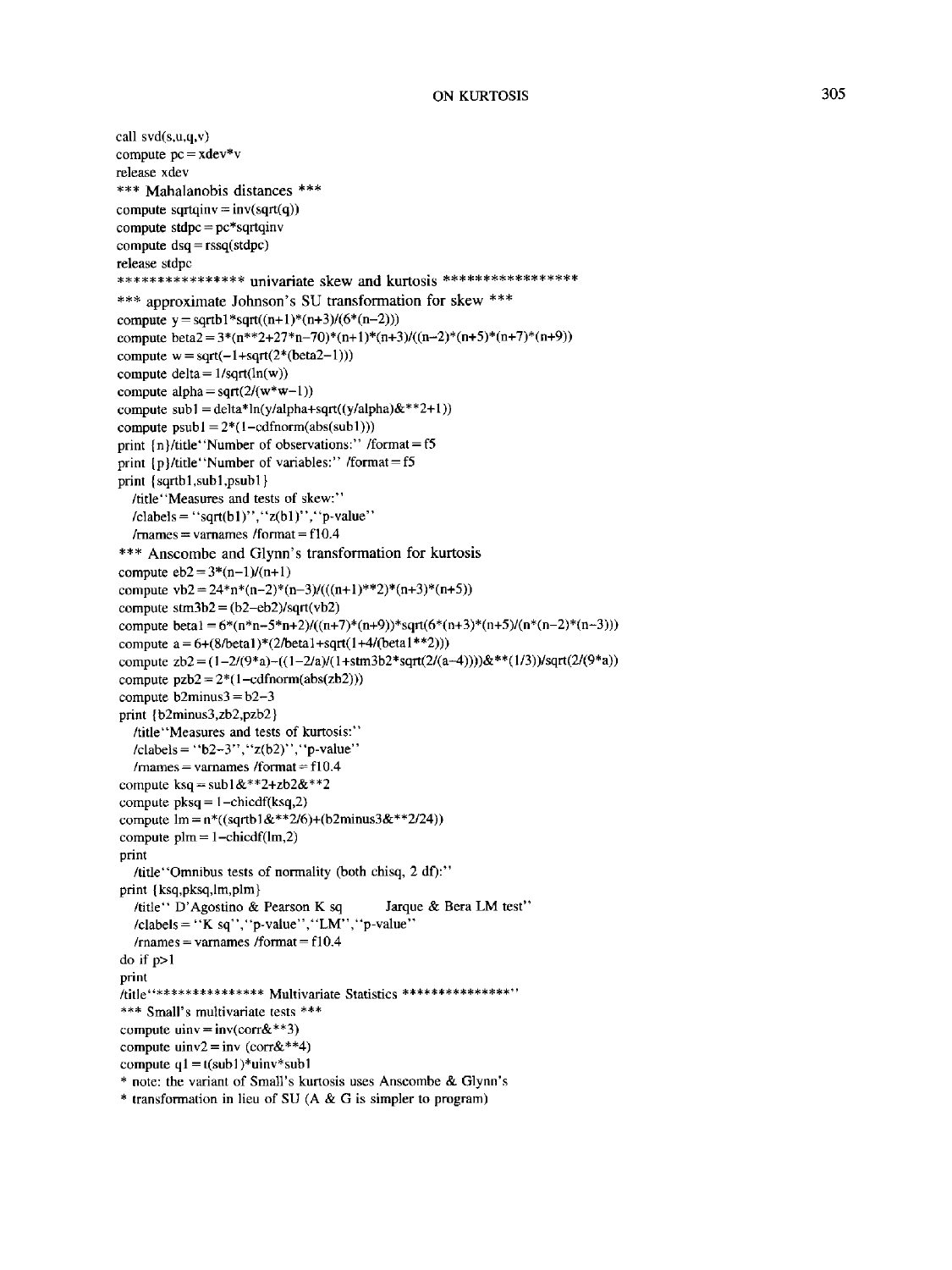```
compute q2 = t(zb2)^*uinv2*zb2compute pq1 = 1-chicdf(q1,p)
compute pq2 = 1-chicdf(q2,p)
print /title"Tests of multivariate skew:"
print \{q1,p,pq1\}/title" Small's test (chisq)"
  /clabels = "Q1", "df", "p-value"/format = f10.4
*** Srivastava's multivariate tests *** 
compute pcs1 = csum(pc)compute pcs2 = csum(pca^{*}2)compute pcs3 = csum(pca^{**}3)compute pcs4 = csum(pc&{**}4)release pc 
compute mpc2 = (pcs2-(pcs1&*2/n))/ncompute mpc3 = (pcs3-(3/n*pcs1&*pcs2) +(2/(n**2)* (pcs1&**3)))/n
compute mpc4 = (pcs4-(4/n*pcs1&*pcs3) +(6/(n**2)* (pcs2&*(pcs1&**2)))-(3/(n**3)* (pcs1&**4)))/n
compute pcb1 = mpc3/(mpc2&**1.5)compute pbc2 = \text{mpc4/(mpc2&**2)}compute sqb1p = rsum(pcb1&*2)/pcompute b2p = rsum(pcb2)/pcompute \text{chib1} = \text{sgb1p} * \text{n} * \text{p/6}compute normb2 = (b2p-3)*sqrt(n*p/24)compute pchi b1 = 1-chicdf(chibl,p)
compute pnormb2 = 2*(1-cdfnorm(abs(normb2)))print { chib 1, p, pchib 1 }
  /title" Srivastava's test"
  \ellclabels = "chi(b1p)", "df", "p-value"/format = f10.4
print /title"Tests of multivariate kurtosis:"
print {q2,p,pq2} 
  /title" A variant of Small's test (chisq)" 
  /clabels = "VQ2", "df", "p-value"/format = f10.4
print {b2p,normb2,pnormb2 } 
  /title" Srivastava's test" 
  \ellclabels = "b2p", "N(b2p)", "p-value"/format = f10.4
*** Mardia's multivariate kurtosis *** 
compute b2pm = csum(dsq&**2)/ncompute nb2pm = (b2pm-p*(p+2))/sqrt(8*p*(p+2)/n)compute pnb2pm = 1-cdfnorm(abs(nb2pm))print {b2pm,nb2pm,pnb2pm } 
  /title" Mardia's test" 
  /clabels = "b2p", "N(b2p)", "p-value"/format = f10.4
compute q3 = q1+q2compute q3df = 2*pcompute pq3 = 1-chicdf(q3,q3df)
print /title' 'Omnibus test of multivariate normality:''
print {q3,q3df, pq3 } 
  /title" (based on Small's test, chisq)" 
  \ellclabels = "VQ3", "df", "p-value"/format = f10.4
end if 
compute \csc = \{1:n\}compute case = t(cse)compute rnk = mkorder(dsq)compute top = (n+1)-rnk
compute pvar = make(n, 1, p)compute ddf = make(n, 1, (n-p-1))compute ncase = make(n, 1, n)
```